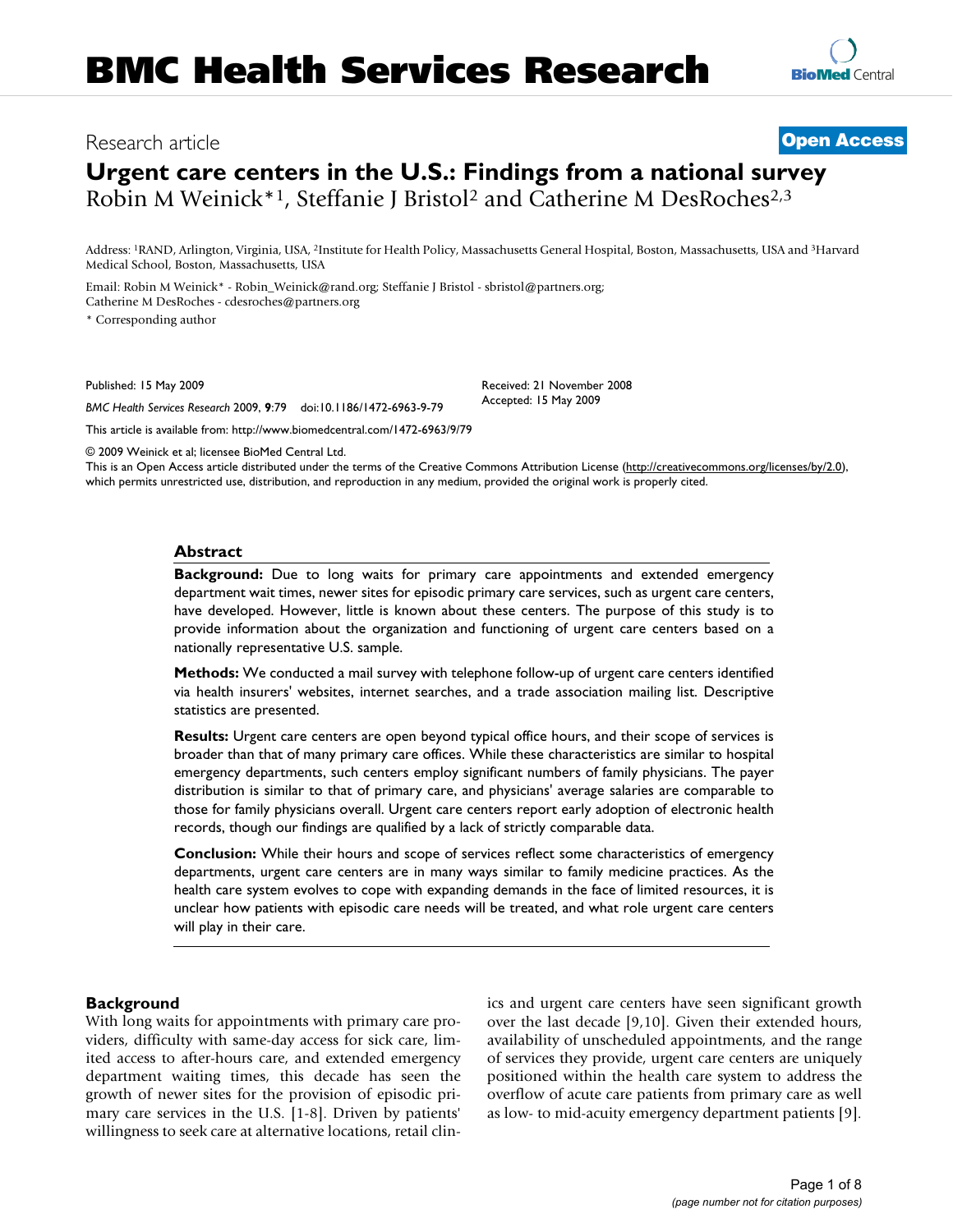Recent research has described the utilization of services and clinical content of care for retail clinics [11,12]. Other work has demonstrated that urgent care centers can decrease non-urgent emergency department use without a concomitant increase in hospitalizations; that urgent care center patient populations tend to look more like those in physician offices than in emergency departments; that these centers are busiest during the winter months; and that they can be more cost-effective for providing urgent care than an emergency department [13-16]. In addition, we previously found that approximately two-thirds of urgent care centers have been in operation for five or more years, and slightly more than half are physician-owned [17].

Despite this, the research base on urgent care centers in the U.S. has been lacking, with prior studies having typically been conducted in single urgent care centers. To date, there has been little information available about urgent care centers based on a nationally representative sample. In this paper, we describe the results of a recent survey of urgent care centers that is designed to understand how they are organized and how they function in the health care system. Throughout this paper we define urgent care centers in a manner developed in conjunction with the Urgent Care Association of America and consistent with prior definitions [9,17]. This includes those health care organizations that are not emergency departments, but typically (a) provide care primarily on a walk-in basis; are open (b) every evening Monday through Friday and (c) at least one day over the weekend; (d) provide suturing for minor lacerations, and (e) provide onsite x-rays.

# **Methods**

The sampling frame for this study was developed between September and November 2007 from three sources. First, we searched the website of each state's health insurance commissioner as well as America's Health Insurance Plans to identify all health insurance carriers doing business in every state. Each insurance carrier's website was then searched to identify any urgent care centers having contracts or referral arrangements with that carrier. Second, we searched three internet phone directories ([http://](http://www.yellowpages.com) [www.yellowpages.com](http://www.yellowpages.com), [http://www.superpages.com,](http://www.superpages.com) and <http://www.switchboard.com>) using a variety of terms such as "urgent care," "urgent care center," "walk-in clinic," and "drop-in clinic," and retained only relevant listings. Third, we obtained the mailing list for the Urgent Care Association of America, a membership-based trade organization dedicated to urgent care. These lists were deduplicated to form the sampling frame. Through this process, we identified approximately 8,100 urgent care centers, with a likely undercount of centers that are part of hospitals (additional details are available [17]).

To ensure geographic diversity in the sample, urgent care centers were then selected at random within the four U.S. Census regions. The survey was conducted by mail with telephone follow-up between January and March 2008. The survey included questions on a wide range of topics, such as services provided, hours of operation, connections to other sectors of the health care system, use of health information technology, staffing, and financial data.

Prior to completing the survey, all organizations were screened to ensure that they were urgent care centers. This consisted of a series of five questions on the survey to assess whether the organization met each of the criteria included in the definition of an urgent care center (items (a) through (e) above). Any organization that did not meet all five criteria was not considered to be an urgent care center. Of the 1,703 sampled organizations, we received responses from 436 eligible urgent care centers. Two hundred and fifty seven urgent care centers refused to answer the survey. An additional 595 (34.9% of the total sample) responded that they were not urgent care centers, establishing them as ineligible for the survey. Following Response Rate 3 from the American Association for Public Opinion Research *Standard Definitions*, we applied an eligibility rate to those organizations we were unable to reach ( $n = 415$ ) [18]. The eligibility rate represents the estimated proportion of cases of unknown eligibility that are actually eligible for the survey ( $e =$  total number of completed surveys/(total number of completed surveys + total number of ineligibles). Applying the eligibility estimate to our data resulted in a response rate of 50.2%. The surveys were most commonly answered by physicians (48.8%) and office managers (32.5%), with the remainder being completed by other clinical (11.9%) or nonclinical (6.9%) staff. This project was approved by the Partners Human Research Committee.

# **Results**

Table 1 shows urgent care centers' hours of operation, which are significantly expanded beyond typical nine-tofive office hours. More than two-thirds of urgent care centers open prior to 9:00 am during the week, with significant proportions doing so on Saturday (45.7%) and Sunday (31.1%). In addition, the majority of centers remain open until 7:00 pm or later on weeknights (90.6%), with two out of five remaining open until 9:00 pm or later. Approximately four in ten centers also remain open until 7:00 pm or later on Saturdays (40.9%) and one in three do so on Sundays (34.1%).

Staffing patterns are shown in Table 2. On average, each urgent care center with physicians (more than 95 percent of all centers) has 4.8 on staff, with 1.8 working full time. Notably, family physicians are the specialty that most commonly provide care at urgent care centers. They are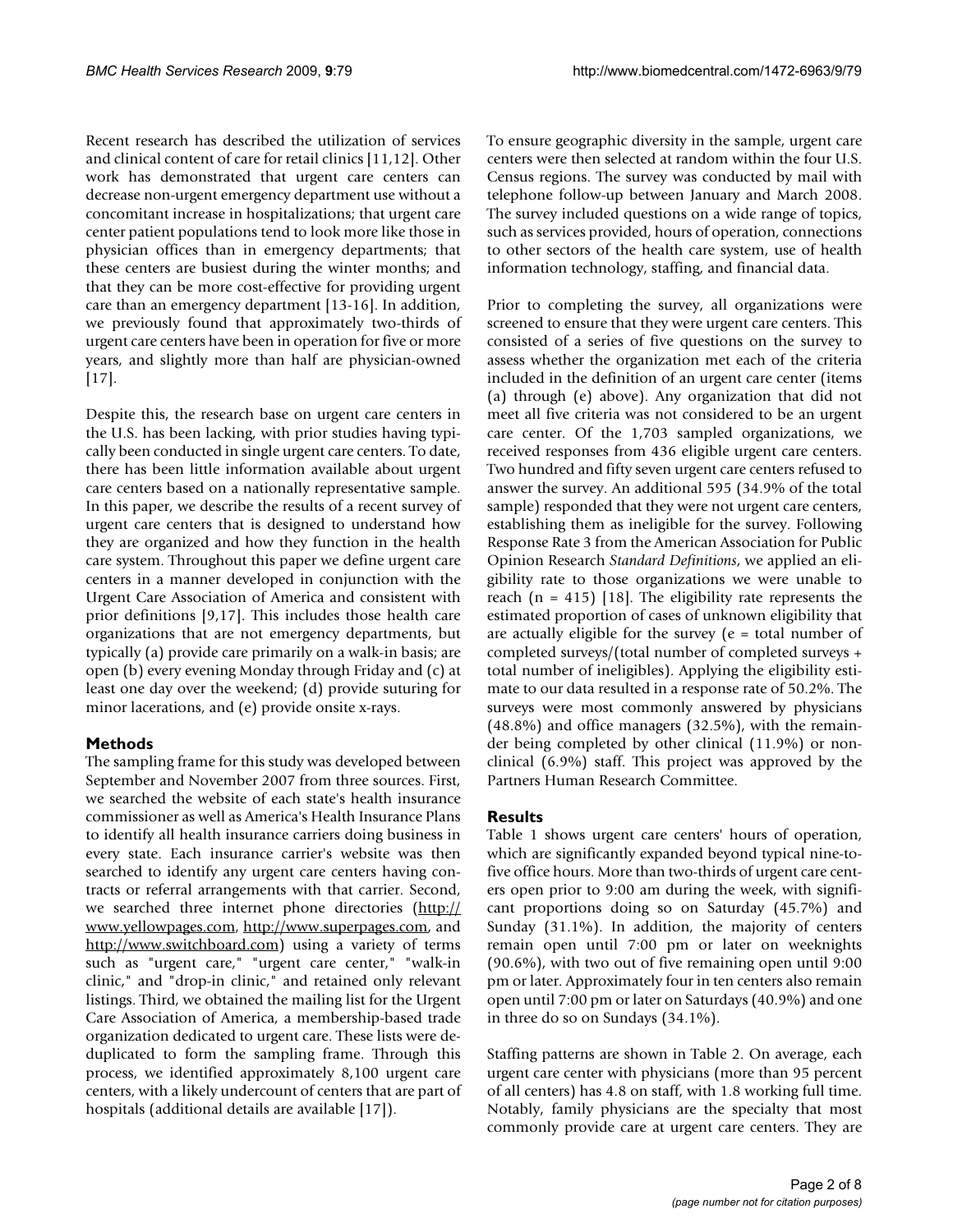#### **Table 1: Hours of operation**

|                         | <b>Typical opening time</b><br>Percent* (standard error) |                                                          |                  |
|-------------------------|----------------------------------------------------------|----------------------------------------------------------|------------------|
|                         | Before 8:00 am                                           | $8:00 - 8:59$ am                                         | 9:00 am or later |
| Weekdays ( $n = 428$ )  | 18.9(1.9)                                                | 48.4 (2.4)                                               | 32.7(2.3)        |
| Saturdays ( $n = 425$ ) | 11.3(1.5)                                                | 34.4(2.3)                                                | 54.4(2.4)        |
| Sundays** ( $n = 418$ ) | 8.4(1.4)                                                 | 22.7(2.1)                                                | 54.8(2.4)        |
|                         |                                                          | <b>Typical closing time</b><br>Percent* (standard error) |                  |
|                         | Before 7:00 pm                                           | 7:00-8:59 pm                                             | 9:00 pm or later |
| Weekdays ( $n = 428$ )  | 9.3(1.4)                                                 | 49.5(2.4)                                                | 41.1(2.4)        |
|                         | Before 5:00 pm                                           | $5:00-6:59$ pm                                           | 7:00 pm or later |
| Saturdays ( $n = 423$ ) | 29.3(2.2)                                                | 29.8(2.2)                                                | 40.9(2.4)        |
| Sundays** $(n = 419)$   | 20.0(2.0)                                                | 31.7(2.3)                                                | 34.1(2.3)        |

\* May not add to 100% due to rounding.

\*\* Does not add to 100% because 14.9% of centers report being closed on Sundays.

present at nearly three-quarters of all centers, with an average of 3.3 family physicians on staff at those locations where they work (2.2 of whom work there full time). Fewer physicians trained in emergency medicine, internal medicine, pediatrics, and other specialties provide care at urgent care centers. Approximately half of all centers employ nurse practitioners and physician assistants (2.4 on staff on average if there is at least one), and slightly fewer than half employ at least one registered nurse (47.9%). Four out of five urgent care centers employ at least one medical assistant or other clinical staff member, with an average of 5.3 such employees at those centers that do use them (2.8 full time).

On average, urgent care centers saw 314 patients during the week preceding their response to the survey (Table 3), resulting in an average of 65.4 patients per urgent care physician per week. This is slightly lower than the national average of 84.4 visits per family physician per week, though comparable to the figure for family physicians in some regions of the country (e.g., 63.9 per week in the Mountain region) [19]. Approximately one in five urgent care centers have more than 450 patient visits per week (21.7%).

In addition to suturing lacerations and providing onsite xrays (required to meet our definition for inclusion in the

#### **Table 2: Staffing**

|                                                 | on staff |      |                       | Centers with at least one Number on staff if at least one Number on staff full time if at least one |                       |
|-------------------------------------------------|----------|------|-----------------------|-----------------------------------------------------------------------------------------------------|-----------------------|
| Type of clinician                               | %        | Mean | <b>Standard error</b> | Mean                                                                                                | <b>Standard error</b> |
| Physicians                                      |          |      |                       |                                                                                                     |                       |
| All specialties                                 | 95.8     | 4.8  | 0.2                   | 1.8                                                                                                 | 0.1                   |
| Family practice                                 | 74.5     | 3.3  | 0.1                   | 2.2                                                                                                 | 0.1                   |
| Emergency medicine                              | 46.7     | 2.2  | 0.1                   | 1.5                                                                                                 | 0.1                   |
| Internal medicine                               | 33.8     | ۱.5  | 0.1                   | 1.3                                                                                                 | 0.1                   |
| Pediatrics                                      | 9.6      | 1.3  | 0.1                   | $\ast$                                                                                              | *                     |
| Other specialties                               | 19.3     | 1.3  | 0.1                   | $*$                                                                                                 | *                     |
| Nurse practitioners and<br>physician assistants | 52.9     | 2.4  | 0.1                   | 0.8                                                                                                 | 0.1                   |
| Registered nurses                               | 47.9     | 3.5  | 0.2                   | 1.3                                                                                                 | 0.1                   |
| Medical assistants and other<br>clinical staff  | 80.5     | 5.3  | 0.2                   | 2.8                                                                                                 | 0.2                   |

\* No centers in our survey reported having physicians in these specialties who were on staff full time.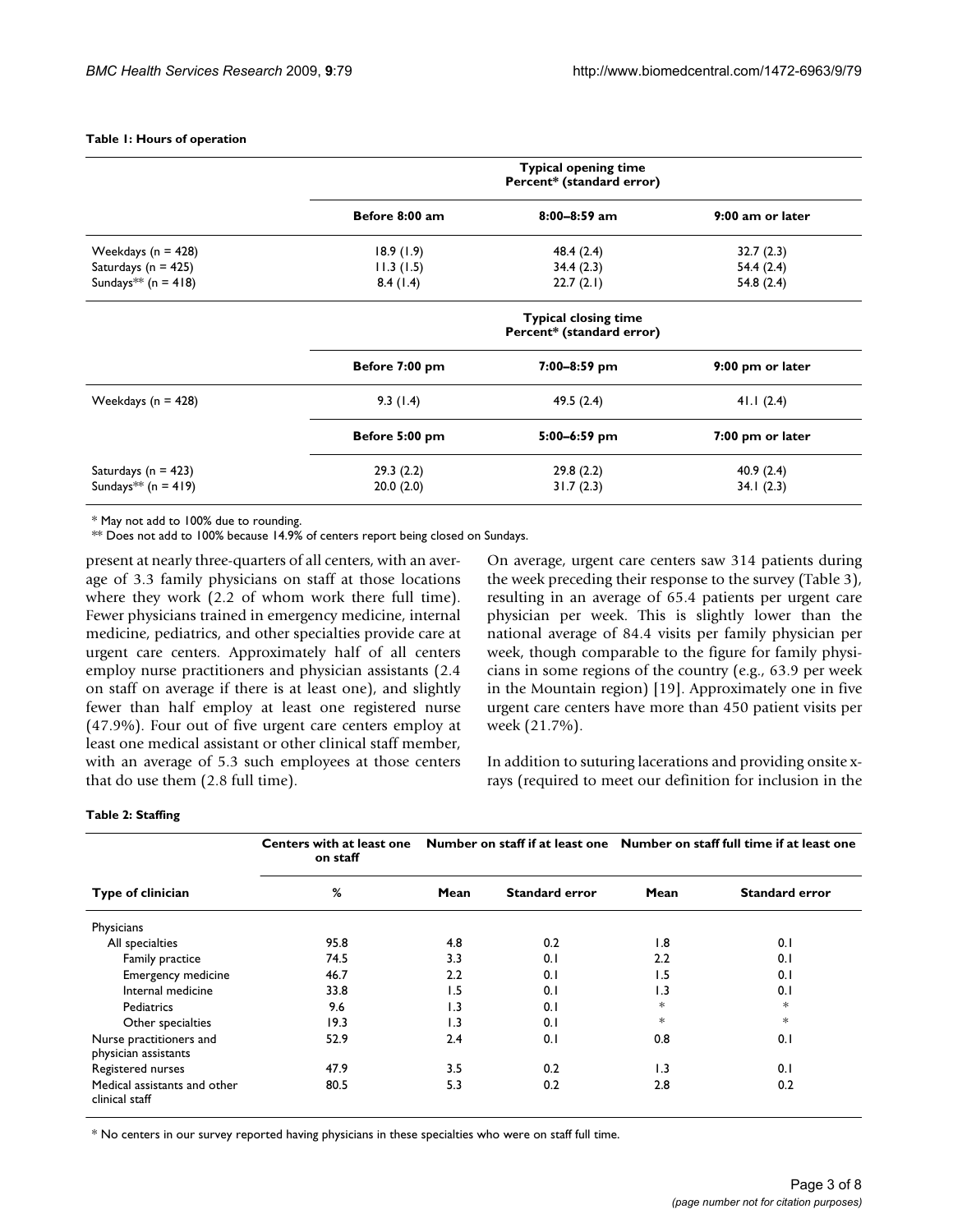#### **Table 3: Patient volume**

| Number of visits per week                       | <b>Percent of Centers</b> |
|-------------------------------------------------|---------------------------|
| $0 - 149$                                       | 15.8                      |
| $150 - 299$                                     | 33.7                      |
| $300 - 449$                                     | 28.8                      |
| $450+$                                          | 21.7                      |
| Mean number of visits per week (standard error) | 314(8.7)                  |

survey), urgent care centers provide a wide variety of services (see Table 4). Occupational medicine is a significant component of the services provided by many centers, with more than nine in ten centers providing such services. Workers compensation evaluation and case management (37.2%) are substantially less likely to be provided than other occupational medicine services such as employment-related physicals, drug testing, and treatment of illness and injury.

The large majority of centers provide onsite laboratory tests that are waived under the Clinical Laboratory Improvement Amendments (CLIA) (87.2%), with nearly two in five providing tests designated as moderate under CLIA, and 1 in 5 performing tests onsite that require full laboratory certification. Tests that are waived under CLIA are simple laboratory tests with a low risk of error as determined by the U.S. Food and Drug Administration, such as urinalysis by dipstick to check glucose levels. Tests designated as moderate are those with greater complexity and level of error than waived tests, but are not so complex as to require full laboratory certification [20,21].

While other diagnostic testing such as CT scans and ultrasounds are comparatively rare at urgent care centers, many centers provide a wide variety of other services. These commonly include fracture care (provided by 4 out of 5 urgent care centers), pain management (including prescribing and/or dispensing medications to manage acute and/or chronic pain), primary care, immunizations, and

## **Table 4: Services provided by urgent care centers\***

|                                                | <b>Percent providing services</b> | <b>Standard error</b> |
|------------------------------------------------|-----------------------------------|-----------------------|
| Occupational medicine                          |                                   |                       |
| Any occupational medicine services             | 92.6                              | 1.3                   |
| Employment physicals                           | 74.0                              | 2.1                   |
| Employment-related drug testing                | 69.3                              | $2.2\phantom{0}$      |
| Treatment of workplace illness or injury       | 89.8                              | 1.5                   |
| Case management and evaluation                 | 37.2                              | 2.3                   |
| Lab tests processed onsite                     |                                   |                       |
| Any lab tests processed onsite                 | 93.3                              | 1.2                   |
| Lab tests waived under CLIA <sup>**</sup>      | 87.2                              | 1.6                   |
| Lab tests designated as moderate under CLIA    | 37.0                              | 2.3                   |
| Tests requiring full laboratory certification  | 21.4                              | 2.0                   |
| Other diagnostic tests performed onsite        |                                   |                       |
| CT scans                                       | 14.0                              | 1.7                   |
| Ultrasound                                     | 18.6                              | 1.9                   |
| Orthopedic-related services                    |                                   |                       |
| Fracture care, including splinting and casting | 80.7                              | 1.9                   |
| Physical therapy and rehabilitation            | 20.7                              | 2.0                   |
| <b>Medications</b>                             |                                   |                       |
| Prepackaged pharmaceuticals                    | 48.6                              | 2.4                   |
| Pain management                                | 37.2                              | 2.3                   |
| Other treatments and services                  |                                   |                       |
| Intravenous fluids                             | 70.9                              | 2.2                   |
| Primary care                                   | 54.4                              | 2.4                   |
| Routine immunizations                          | 63.5                              | 2.3                   |
| Travel medicine services                       | 32.6                              | 2.3                   |
| Sports and school physicals                    | 79.3                              | 2.0                   |

 $*$  n = 430 for all rows

\*\* Clinical Laboratory Improvement Amendments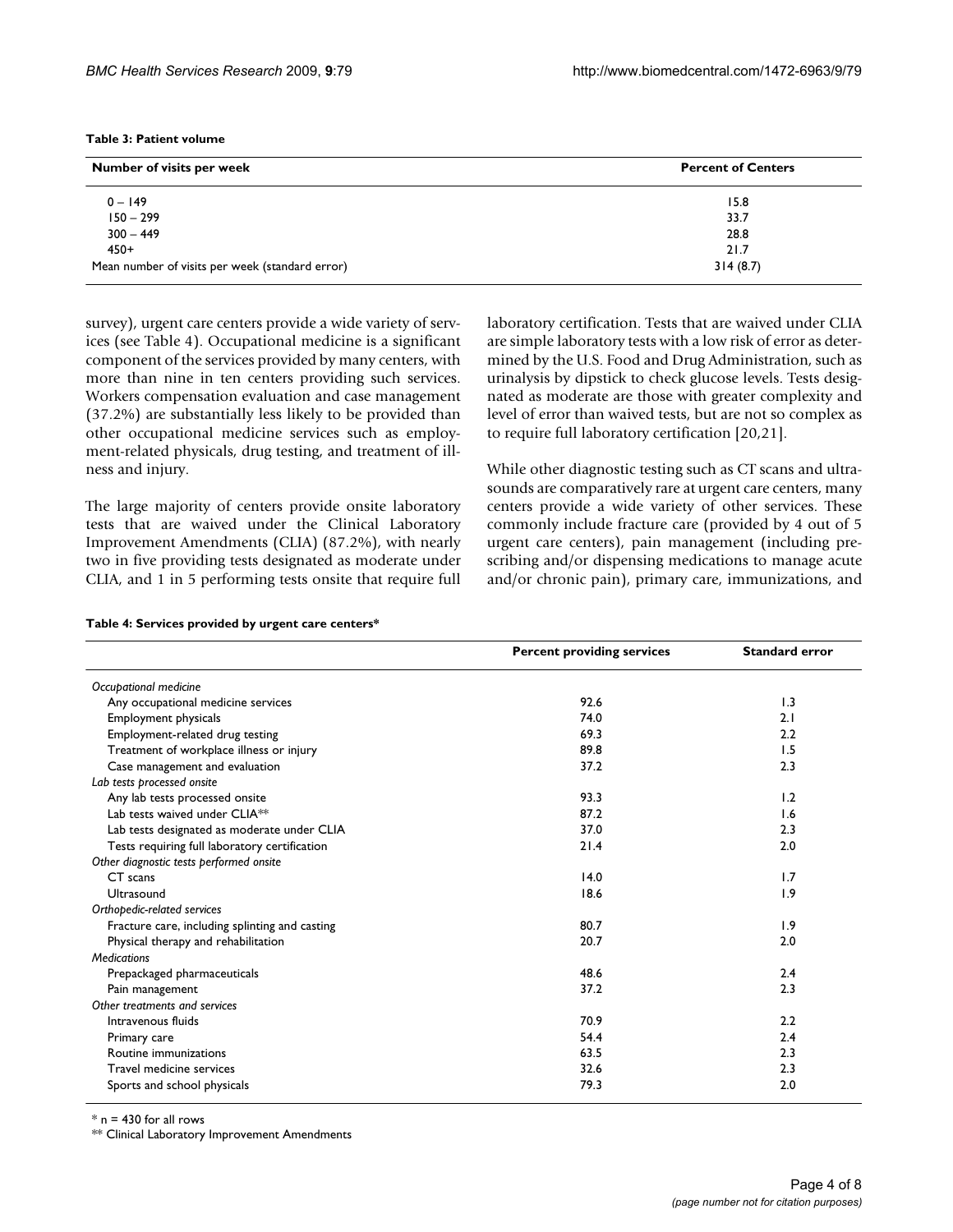routine school and sports physicals. Seven in ten urgent care centers can provide intravenous fluids when needed. In addition, nearly half of urgent care centers (48.6%) provide prescription pharmaceuticals that are pre-packaged for dispensing a full course of treatment in doctors' offices rather than in pharmacies ("point-of-care" dispensing).

Table 5 shows relevant financial data for urgent care centers and comparable data for primary care and emergency departments where available from the published literature. At approximately \$103, the average reimbursement per patient visit closely matches that for general/family practice and internal medicine office-based visits (\$101) and is well below the mean payment for emergency department visits (\$560) [22,23]. Even when compared against emergency department visits with no special services such as surgery or advanced imaging (mean \$302), urgent care reimbursements are significantly lower; in fact, such reimbursements are below the 25<sup>th</sup> percentile for emergency department reimbursements (\$126) [23]. The distribution of primary payers looks markedly more similar to the overall payer distribution for primary care visits nationally than to the distribution seen in emergency departments, with approximately half of all urgent care visits (50.8%) having a private insurer as the primary payer [5,24].

**Table 5: Reimbursement, payer distribution, and physician salary**

| Finally, the average annual physician salary at urgent care |
|-------------------------------------------------------------|
| centers is \$158,845, or an average of \$161,940 based on   |
| the hourly average salary, assuming 2000 hours per year     |
| (difference not significant). This benchmarks comparably    |
| to the average from the American Academy of Family Phy-     |
| sicians Practice Profile Survey [25]. While no equivalent   |
| data are collected by an emergency medicine physicians'     |
| organization, other salary and compensation surveys and     |
| guidelines place emergency medicine physicians' salaries    |
| at substantially higher levels, making urgent care center   |
| physician salaries far more comparable to those of family   |
| physicians [26-28]. As is often the case with survey data,  |
| fewer respondents answered our questions regarding          |
| financial information as compared with other topics         |
| included on the survey [29].                                |

Two out of every five urgent care centers use electronic prescription ordering systems, with substantially larger proportions using computerized systems for viewing lab and imaging results, collecting patient demographics, billing, condition and procedure coding, and clinical notes (see Table 6). A recently-defined minimum set of necessary functionalities to qualify as a basic electronic health record system includes having patient demographics, prescription ordering, laboratory and image viewing, clinical notes, patient problem lists, and electronic lists of medications taken by patients [30]. The last two items were not

|                                                      | <b>Urgent care centers</b> |                       | Comparison data*    |                              |
|------------------------------------------------------|----------------------------|-----------------------|---------------------|------------------------------|
|                                                      |                            |                       | <b>Primary care</b> | <b>Emergency departments</b> |
|                                                      | Mean                       | <b>Standard error</b> | Mean                | Mean                         |
| Average reimbursement per patient ( $n = 209$ )      | \$102.96                   | \$3.05                | \$101               | \$560                        |
|                                                      | Percent                    | <b>Standard error</b> | Percent             | $Percent**$                  |
| Average distribution of primary payers ( $n = 261$ ) |                            |                       |                     |                              |
| Private insurance                                    | 50.8                       | 1.2                   | 57.7†               | 39.7 <sup>†</sup>            |
| Medicare                                             | 14.5                       | 0.6                   | 18.2 <sup>†</sup>   | 17.3 <sup>†</sup>            |
| Medicaid or other public coverage                    | 9.9                        | 0.7                   | 10.0                | 25.5 <sup>†</sup>            |
| Self-pay or uninsured                                | 12.1                       | 0.5                   | 5.4 <sup>†</sup>    | $17.4^{\dagger}$             |
| Occupational medicine***                             | 12.7                       | 0.9                   | $1.0+$              | 1.8 <sup>†</sup>             |
|                                                      | Mean                       | <b>Standard error</b> | Mean                | Percent                      |
| Average physician salary                             |                            |                       |                     |                              |
| Per hour $(n = 215)$                                 | \$80.97                    | \$1.52                | not available       | not available                |
| Per year ( $n = 112$ )                               | \$158,845                  | \$4,281               | $$152,300***$       | not available                |

\* Sources for comparison data are referenced in the body of the text.

\*\* Total exceeds 100% because more than one source of payment may be reported per visit.

\*\*\* Includes employer contracts and workers compensation.

\*\*\*\* For family physicians only.

† Significantly different from urgent care centers, p < 0.05 or better.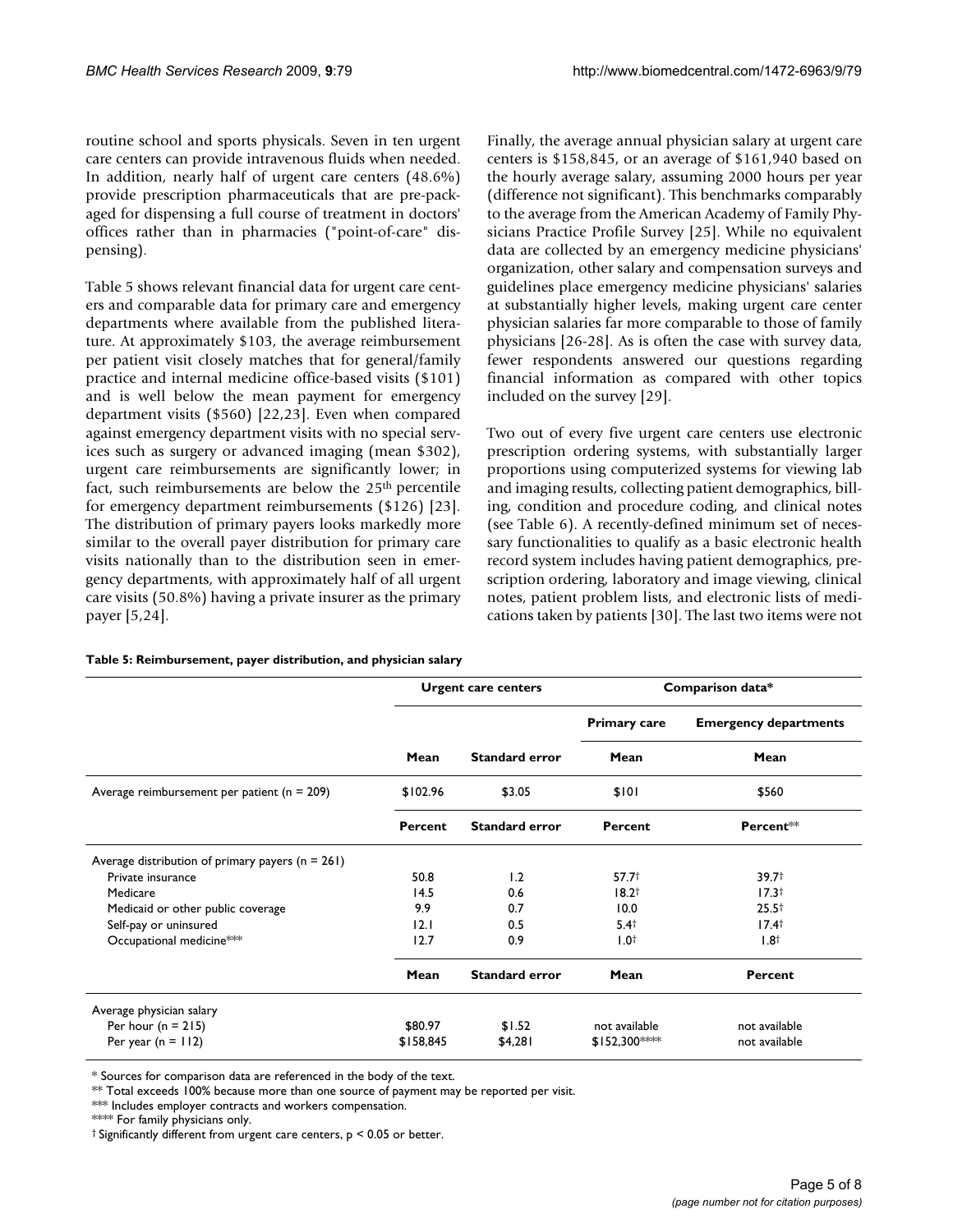|                                                                      | Percent | <b>Standard error</b> |
|----------------------------------------------------------------------|---------|-----------------------|
| Percent using a computerized system for                              |         |                       |
| Prescription ordering ( $n = 424$ )                                  | 40.3    | 2.4                   |
| With warnings and contraindications provided ( $n = 168$ )           | 83.9    | 2.8                   |
| With prescriptions sent electronically to the pharmacy ( $n = 165$ ) | 59.4    | 3.8                   |
| Viewing lab results ( $n = 422$ )                                    | 70.6    | 2.2                   |
| With out-of-range levels highlighted ( $n = 268$ )                   | 90.7    | 1.8                   |
| Viewing imaging results ( $n = 426$ )                                | 59.9    | 2.4                   |
| Clinical pathways and guidelines $(n = 391)$                         | 36.8    | 2.4                   |
| Patient demographics ( $n = 424$ )                                   | 80.0    | I.9                   |
| Billing and claims management ( $n = 417$ )                          | 88.7    | 1.6                   |
| Condition and procedure coding ( $n = 414$ )                         | 72.5    | 2.2                   |
| Clinical notes ( $n = 423$ )                                         | 52.5    | 2.4                   |

**Table 6: Use of health information technology**

included in our survey, as they are intended to help clinicians with the long-term management of multiple or chronic conditions, and therefore have less relevance for urgent care centers. Omitting these two items from the definition, 22.3% of urgent care centers have a basic electronic health record (data not shown), compared with 11% of all practices with 4 to 5 physicians nationally – those of a size comparable to the average urgent care center [30]. By this measure, electronic health record adoption at urgent care centers appears more comparable nationally to significantly larger practices with 11 to 50 clinicians. However, our inability to include the remaining two items means that we likely overestimate the proportion of urgent care centers with an electronic health record meeting the definition of basic functionality.

# **Discussion**

In this first national survey of urgent care centers, we find that such centers employ significant numbers of family physicians, and are slightly larger on average than officebased practices nationally. We also describe the extent to which these centers have hours of operation expanded significantly beyond typical office hours, and the extent to which their scope of services is broader than that provided in many primary care offices.

While these characteristics reflect some similarities to emergency departments, we find that in other areas – most notably reimbursements, primary payer distribution, and physicians' salaries – urgent care centers seem far more similar to office-based family medicine practices. In addition, we find that urgent care centers are somewhat ahead of the curve in terms of adopting electronic health records in their practices, although these findings are somewhat qualified by our lack of precisely comparable data.

The interpretation of our findings is also limited by our comparatively small sample size, with fewer than 500

urgent care centers responding to our survey. In addition, despite the careful construction of our sampling frame, we have no method for assessing the completeness with which we identified urgent care centers. The significant proportion of organizations sampled for our survey that were not urgent care centers is indicative of the difficulty of assembling a full list of all centers in the U.S., particularly in a fluid, high-growth industry such as urgent care. Finally, this study does not enable us to discuss the clinical content of care provided at urgent care centers, but rather only to describe how they are organized and managed.

#### **Conclusion**

At this point, the impact of urgent care centers on health care utilization and costs remains unknown, as does their impact on continuity of care and other aspects of health care quality. A significant shortage of primary care physicians is predicted over the next two decades, and more than one quarter of family physicians are not currently accepting new Medicare fee-for-service patients [31-33]. At the same time, despite having fewer emergency departments nationally, demand for their services continues to grow [5]. Given this combination, demand for urgent care center services may increase as well. Urgent care centers may provide a cost-effective alternative to the use of the emergency department for some conditions, but their impact on relationships between patients and their primary care providers – and on the costs of primary care provision – remains to be seen [34]. As the U.S. health care system evolves to cope with the expanding demands of population growth and aging in the face of limited resources, it is unclear how patients in need of episodic care will be treated, and what role urgent care centers will ultimately play in their care.

# **Abbreviations**

(CLIA): Clinical Laboratory Improvement Amendments.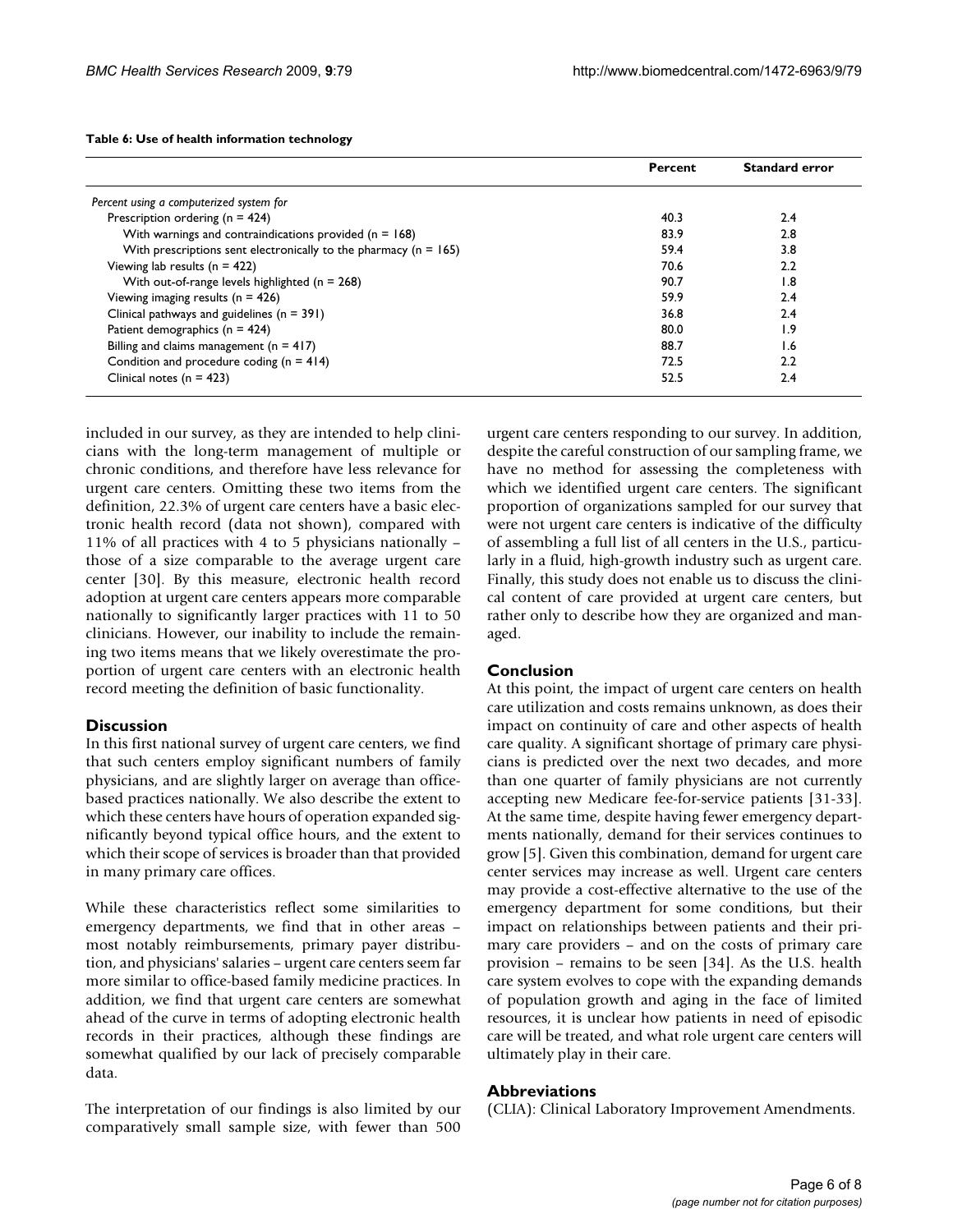#### **Competing interests**

The authors declare that they have no competing interests.

## **Authors' contributions**

RMW obtained funding for the study, led its design and analysis, and drafted the manuscript. SJB and CMD participated in the design and analysis of the study, and helped to draft the manuscript. All authors read and approved the final manuscript.

#### **Acknowledgements**

Financial support for this study was provided by a grant from the Urgent Care Association of America. An earlier version was presented at the Annual Convention of the Urgent Care Association of America, New Orleans, LA, May 2008. The Urgent Care Association of America Benchmarking Committee provided valuable assistance in designing the content of the survey. The authors would like to thank Jessica Marder for her assistance in preparing the sample frame, and Guideline for conducting the fieldwork.

#### **References**

- 1. Roberts M, Greenblatt J: **Access to Urgent Medical Care among Adults 18 Years and Older, 2000–2002.** *MEPS Statistical Brief Number 74* 2005 [\[http://meps.ahrq.gov/mepsweb/data\\_files/publica](http://meps.ahrq.gov/mepsweb/data_files/publications/st74/stat74.pdf) Rockville, MD: Agency for Healthcare Research and Quality
- 2. *Massachusetts Patients Are Facing Reduced Access to Care, Longer Wait Times for Appointments as Physician Shortages Persist* 2005 [\[http:w.mass](http://www.massmed.org/AM/Template.cfm?Section=Research_Reports_and_Studies&TEMPLATE=/CM/ContentDisplay.cfm&CONTENTID=12475)med.org/AM/Template.cfm?Sec [tion=Research\\_Reports\\_and\\_Studies&TEMPLATE=/CM/Content](http://www.massmed.org/AM/Template.cfm?Section=Research_Reports_and_Studies&TEMPLATE=/CM/ContentDisplay.cfm&CONTENTID=12475) [Display.cfm&CONTENTID=12475](http://www.massmed.org/AM/Template.cfm?Section=Research_Reports_and_Studies&TEMPLATE=/CM/ContentDisplay.cfm&CONTENTID=12475)]. Massachusetts Medical Society
- 3. Schoen C, Osborn R, Doty MM, Bishop M, Peugh J, Murukutla N: **Toward higher-performance health systems: Adults' health care experiences in seven countries, 2007.** *Health Aff* 2007, **26:**w717-734.
- 4. Schoen C, Osborn R, Huynh PT, Doty M, Peugh J, Zapert K: **On the front lines of care: Primary care doctors' office systems, experiences, and views in seven countries.** *Health Aff* 2006, **25:**w555-571.
- 5. Pitts SR, Niska RW, Xu J, Burt CW: **National Hospital Ambulatory Medical Care Survey: 2006 emergency department summary.** *National Health Statistics Reports Number 7* 2008 [[http://](http://www.cdc.gov/nchs/data/nhsr/nhsr007.pdf) [www.cdc.gov/nchs/data/nhsr/nhsr007.pdf\]](http://www.cdc.gov/nchs/data/nhsr/nhsr007.pdf). Hyattsville, MD: National Center for Health Statistics
- 6. Emergency in the Emergency Rooms: **The New York Times. Section A; Column 1; Editorial Desk.** New York, NY: The New York Times Company; 2006:16.
- 7. *Hospital-Based Emergency Care: At the Breaking Point* 2006 [[http://](http://www.iom.edu/?id=35025) [www.iom.edu/?id=35025](http://www.iom.edu/?id=35025)]. Washington, DC: Institute of Medicine
- 8. Green LV: *Beds of State. The New York Times. Section 14; Column 1; The City Weekly Desk; Page 13* New York, NY: The New York Times Company; 2006.
- 9. Weinick RM, Betancourt RM: *No appointment needed: The resurgence of urgent care centers in the United States* 2007 [[http://](http://www.chcf.org/documents/policy/NoAppointmentNecessaryUrgentCareCenters.pdf) [www.chcf.ordocuments/policy/](http://www.chcf.org/documents/policy/NoAppointmentNecessaryUrgentCareCenters.pdf) [NoAppointmentNecessaryUrgentCareCent ers.pdf](http://www.chcf.org/documents/policy/NoAppointmentNecessaryUrgentCareCenters.pdf)]. Oakland, CA: California HealthCare Foundation
- 10. Laws M, Scott MK: **The emergence of retail-based clinics in the United States: Early observations. 27:**1293-1298.
- 11. Mehrotra A, Wang MC, Lave JR, Adams JL, McGlynn EA: **Retail clinics, primary care physicians, and emergency departments: A comparison of patients' visits.** *Health Aff* 2008, **27:**1272-1282.
- 12. Thygeson M, Van Vorst KA, Maciosek MV, Solberg L: **Use and costs of care in retail clinics versus traditional care sites.** *Health Aff* 2008, **27:**1283-1292.
- 13. Merritt B, Naamon E, Morris SA: **[The influence of an urgent care](http://www.ncbi.nlm.nih.gov/entrez/query.fcgi?cmd=Retrieve&db=PubMed&dopt=Abstract&list_uids=10750912) [center on the frequency of ED visits in an urban hospital set](http://www.ncbi.nlm.nih.gov/entrez/query.fcgi?cmd=Retrieve&db=PubMed&dopt=Abstract&list_uids=10750912)[ting.](http://www.ncbi.nlm.nih.gov/entrez/query.fcgi?cmd=Retrieve&db=PubMed&dopt=Abstract&list_uids=10750912)** *Am J Emerg Med* 2000, **18:**123-125.
- 14. Tennyson DH: **Hospital-affiliated pediatric urgent care clinics: A necessary extension for emergency departments?** *Health Care Manag* 2003, **22:**190-202.
- 15. Batal H, Tench J, McMillan S, Adams J, Mehler PS: **[Predicting patient](http://www.ncbi.nlm.nih.gov/entrez/query.fcgi?cmd=Retrieve&db=PubMed&dopt=Abstract&list_uids=11136148) [visits to an urgent care clinic using calendar variables.](http://www.ncbi.nlm.nih.gov/entrez/query.fcgi?cmd=Retrieve&db=PubMed&dopt=Abstract&list_uids=11136148)** *Acad Emerg Med* 2001, **8:**48-53.
- 16. Warren BH, Isikoff SJ: [Comparative costs of urgent care serv](http://www.ncbi.nlm.nih.gov/entrez/query.fcgi?cmd=Retrieve&db=PubMed&dopt=Abstract&list_uids=8118568)**[ices in university-based clinical sites.](http://www.ncbi.nlm.nih.gov/entrez/query.fcgi?cmd=Retrieve&db=PubMed&dopt=Abstract&list_uids=8118568)** *Arch Fam Med* 1993, **2:**523-528.
- 17. Weinick RM, Bristol SJ, Marder JE, DesRoches CM: **The Search for the Urgent Care Center.** *The Journal of Urgent Care Medicine* 2009, **3(4**38-40 [\[http://jucm.com/2009-jan/ucupdate2.shtml](http://jucm.com/2009-jan/ucupdate2.shtml)].
- 18. **The American Association for Public Opinion Research: Standard Definitions: Final Dispositions of Case Codes and Outcome Rates for Surveys** 2008 [\[http://www.aapor.org/](http://www.aapor.org/uploads/Standard_Definitions_07_08_Final.pdf) [uploads/Standard\\_Definitions\\_07\\_08\\_Final.pdf](http://www.aapor.org/uploads/Standard_Definitions_07_08_Final.pdf)]. The American Association for Public Research Opinion
- 19. CITATION x: **Table 5: Average number of family physician visits per week and average number of patients in various settings, June 2008.** 2008 [[http://www.aafp.org/online/en/home/](http://www.aafp.org/online/en/home/aboutus/specialty/facts/5.html) [aboutus/specialty/facts/5.html\]](http://www.aafp.org/online/en/home/aboutus/specialty/facts/5.html). American Academy of Family Physicians
- 20. **CLIA Categorization Criteria** 2001 [[http://www.fda.gov/cdrh/](http://www.fda.gov/cdrh/clia/categorization.html) [clia/categorization.html\]](http://www.fda.gov/cdrh/clia/categorization.html). U.S. Food and Drug Administration
- 21. **Information on CLIA Waivers** 2008 [[http://www.fda.gov/cdrh/](http://www.fda.gov/cdrh/clia/cliawaived.html) [clia/cliawaived.html\]](http://www.fda.gov/cdrh/clia/cliawaived.html). U.S. Food and Drug Administration
- Machlin SR, Carper K: Expenses for Office-Based Physician Visit **by Specialty, 2004.** *MEPS Statistical Brief, Number 166* 2007 [\[http://](http://www.meps.ahrq.gov/mepsweb/data_files/publications/st166/stat166.pdf) [www.meps.ahrq.gov/mepsweb/data\\_files/publications/st166/](http://www.meps.ahrq.gov/mepsweb/data_files/publications/st166/stat166.pdf) [stat166.pdf\]](http://www.meps.ahrq.gov/mepsweb/data_files/publications/st166/stat166.pdf). Rockville, MD: Agency for Healthcare Research and **Quality**
- 23. Machlin SR: **Expenses for a Hospital Emergency Room Visit, 2003.** *MEPS Statistical Brief No.111* 2006 [[http://meps.ahrq.gov/](http://meps.ahrq.gov/mepsweb/data_files/publications/st111/stat111.pdf) [mepsweb/data\\_files/publications/st111/stat111.pdf](http://meps.ahrq.gov/mepsweb/data_files/publications/st111/stat111.pdf)]. Rockville, MD: Agency for Healthcare Research and Quality
- 24. Binns HJ, Lanier D, Pace WD, Galliher JM, Ganiats TG, Grey M, Ariza AJ, Williams R: **Primary Care Network Survey (PRINS) Participants. Describing primary care encounters: the Primary Care Network Survey and the National Ambulatory Medical Care Survey.** *Ann Fam Me* 2007, **5(1):**39-47.
- 25. **Table 15: Median and mean 2005 income before taxes (in thousands of dollars) of family physicians, July 2008** 2008 [[http://www.aafp.org/online/en/home/aboutus/specialty/facts/](http://www.aafp.org/online/en/home/aboutus/specialty/facts/15.htmll) **[15.htmll](http://www.aafp.org/online/en/home/aboutus/specialty/facts/15.htmll)]**. American Academy of Family Physicians
- 26. **2008 AMGA Medical Group Compensation and Financial Survey 2008 [[http://www.cejkasearch.com/compensation/](http://www.cejkasearch.com/compensation/amga_physician_compensation_survey.htm)**<br>Survey 2008 [Persian Medical Persian Medical [amga\\_physician\\_compensation\\_survey.htm](http://www.cejkasearch.com/compensation/amga_physician_compensation_survey.htm)]. American Group Association
- 27. **Pacific Companies Salary Guidelines** 2008 [[http://www.pacific](http://www.pacificcompanies.com/compsurveys_pc.html) [companies.com/compsurveys\\_pc.html](http://www.pacificcompanies.com/compsurveys_pc.html)]. Pacific Companies
- 28. **2007 Review of Physician and CRNA Recruiting Incentives. Summary Report** 2007 [[http://www.merritthawkins.com/pdf/](http://www.merritthawkins.com/pdf/2007_Review_of_Physician_and_CRNA_Recruiting_Incentives.pdf) 2007 Review of Physician and CRNA Recruiting Incentives.pdf. Merritt Hawkins & Associates
- 29. Turrell G: **[Income non-reporting: Implications for health ine](http://www.ncbi.nlm.nih.gov/entrez/query.fcgi?cmd=Retrieve&db=PubMed&dopt=Abstract&list_uids=10746115)[qualities research.](http://www.ncbi.nlm.nih.gov/entrez/query.fcgi?cmd=Retrieve&db=PubMed&dopt=Abstract&list_uids=10746115)** *J Epidemiol Community Health* 2000, **54:**207-214.
- 30. DesRoches CM, Campbell EG, Rao SR, Donelan K, Ferris TG, Jha A, Kaushal R, Levy DE, Rosenbaum S, Shields AE, Blumenthal D: **[Elec](http://www.ncbi.nlm.nih.gov/entrez/query.fcgi?cmd=Retrieve&db=PubMed&dopt=Abstract&list_uids=18565855)[tronic health records in ambulatory care – a national survey](http://www.ncbi.nlm.nih.gov/entrez/query.fcgi?cmd=Retrieve&db=PubMed&dopt=Abstract&list_uids=18565855) [of physicians.](http://www.ncbi.nlm.nih.gov/entrez/query.fcgi?cmd=Retrieve&db=PubMed&dopt=Abstract&list_uids=18565855)** *N Engl J Med* 2008, **359:**50-60.
- 31. Colwill JM, Cultice JM, Kruse RL: **Will generalist physician supply meet demands of an increasing and aging population?** *Health Aff* 2008, **27:**w232-241.
- 32. **Physician Supply and Demand: Projections to 2020. Exhibit 33: Growth in Primary Care Supply and Demand** 2008 [[http:/](http://bhpr.hrsa.gov/healthworkforce/reports/physiciansupplydemand/assessingadequacyofsupply.htm) [/bhpr.hrsa.gov/healthworkforce/reports/physiciansupplydemand/](http://bhpr.hrsa.gov/healthworkforce/reports/physiciansupplydemand/assessingadequacyofsupply.htm) [assessingadequacyofsupply.htm\]](http://bhpr.hrsa.gov/healthworkforce/reports/physiciansupplydemand/assessingadequacyofsupply.htm). Washington, DC: Health Resources and Services Administration
- 33. **Table 9: Acceptance by family physicians of new Medicare fee-for-service patients by Census division and practice location, July 2008** 2008 [\[http://www.aafp.org/online/en/home/aboutus/](http://www.aafp.org/online/en/home/aboutus/specialty/facts/9.html) [specialty/facts/9.html](http://www.aafp.org/online/en/home/aboutus/specialty/facts/9.html)]. American Academy of Family Physicians
- 34. Strupp D: *Study: Huge savings possible by using clinics over ER* 2008 [[http://jacksonville.bizjournals.com/jacksonville/stories/2008/10/20/](http://jacksonville.bizjournals.com/jacksonville/stories/2008/10/20/story3.html) [story3.html](http://jacksonville.bizjournals.com/jacksonville/stories/2008/10/20/story3.html)]. Jacksonville Business Journal. New York, NY: American City Business Journals